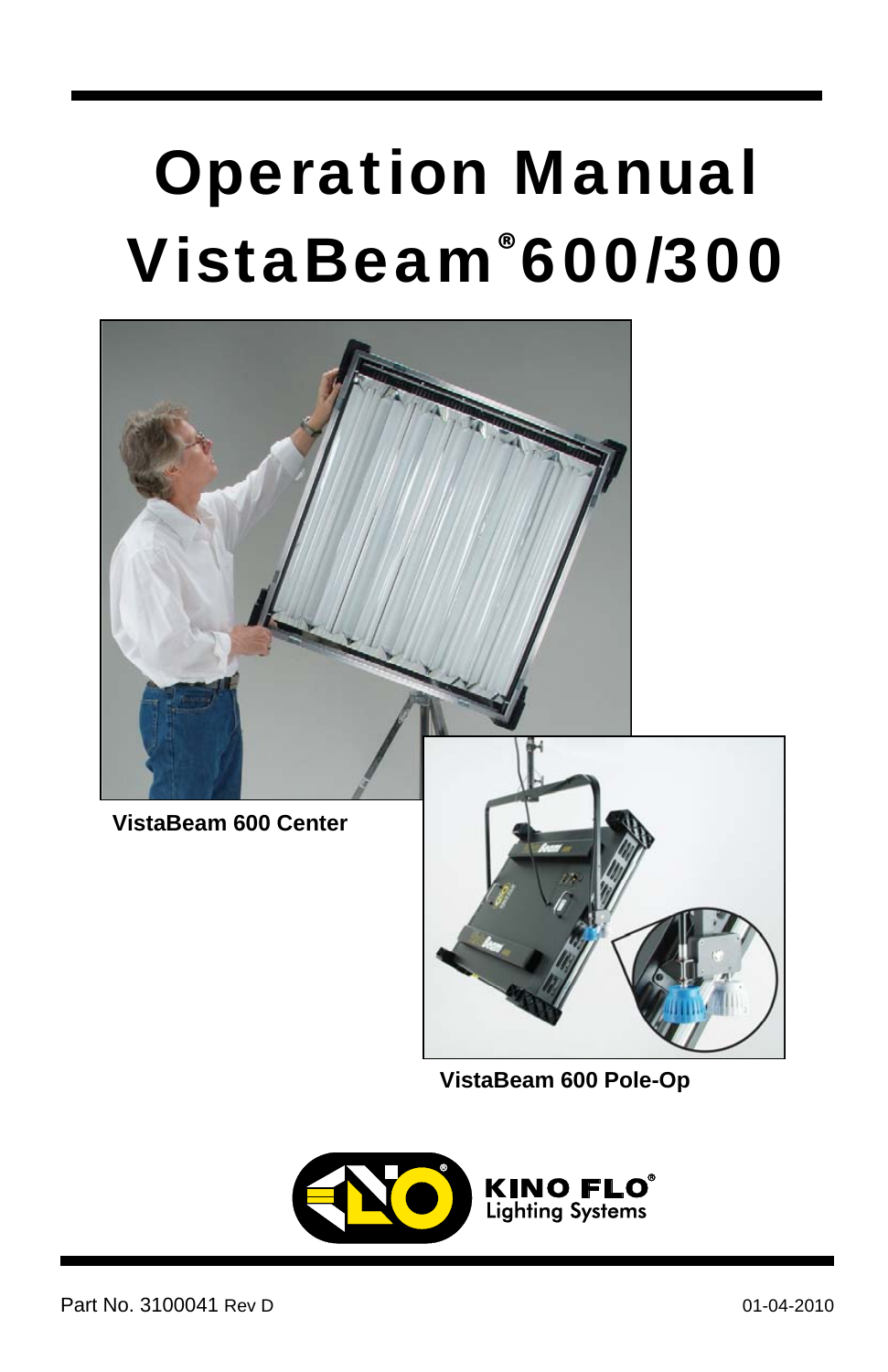# **VistaBeam Fixture Styles and Features**

### **VistaBeam Center Mount**



**VIS-6C-120**  VistaBeam 600 DMX Center Mount, 120VAC

**VIS-6C-230**  VistaBeam 600 DMX Center Mount, 230VAC



**VIS-3C-120**  VistaBeam 300 DMX Center Mount, 120VAC

**VIS-3C-230**  VistaBeam 300 DMX Center Mount, 230VAC

### **VistaBeam Yoke Mount**



**VIS-6Y-120**  VistaBeam 600 DMX Yoke Mount, 120VAC

**VIS-6Y-230**  VistaBeam 600 DMX Yoke Mount, 230VAC



**VIS-3Y-120**  VistaBeam 300 DMX Yoke Mount, 120VAC

**VIS-3Y-230**  VistaBeam 300 DMX Yoke Mount, 230VAC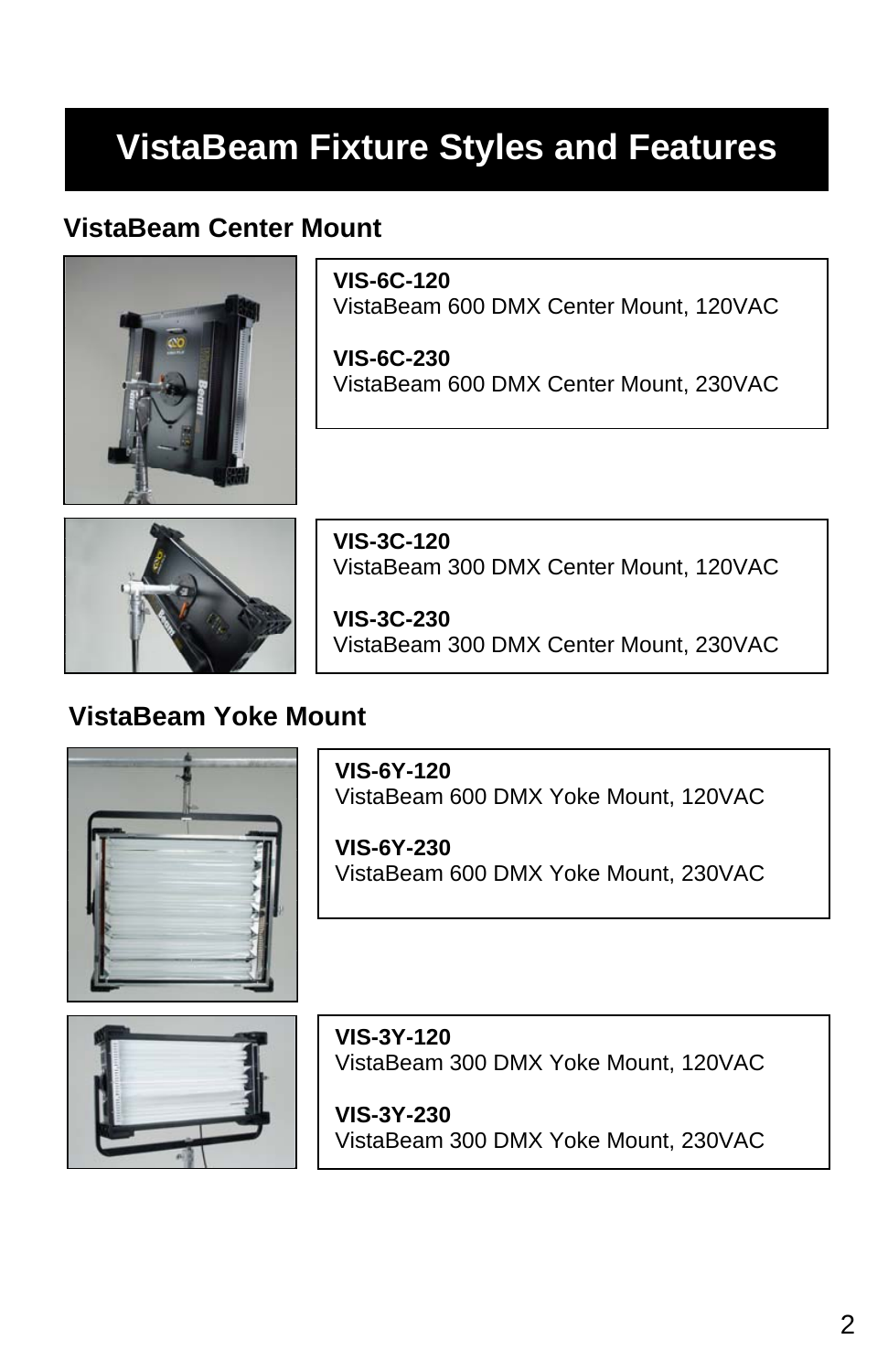### **VistaBeam Pole-Op Mount**



**VIS-6P-120**  VistaBeam 600 DMX Pole-Op Mount, 120VAC

**VIS-6P-230**  VistaBeam 600 DMX Pole-Op Mount, 230VAC



**VIS-3P-120**  VistaBeam 300 DMX Pole-Op Mount, 120VAC

**VIS-3P-230**  VistaBeam 300 DMX Pole-Op Mount, 230VAC

### **Included w/ all VistaBeam Models**



**LVR-V690**  VistaBeam 600 Louver–Honeycomb 90° (Included)

**LVR-V390**  VistaBeam 300 Louver-Honeycomb 90° (Included)



**GFR-V6**  VistaBeam 600 Gel Frame (Included)

**GFR-V3**  VistaBeam 300 Gel Frame (Included)

### **True Match<sup>®</sup> Lamps**



**964-K29** 96W Kino KF29 (Twin) **964-K32** 96W Kino KF32 (Twin) **964-K55** 96W Kino KF55 (Twin)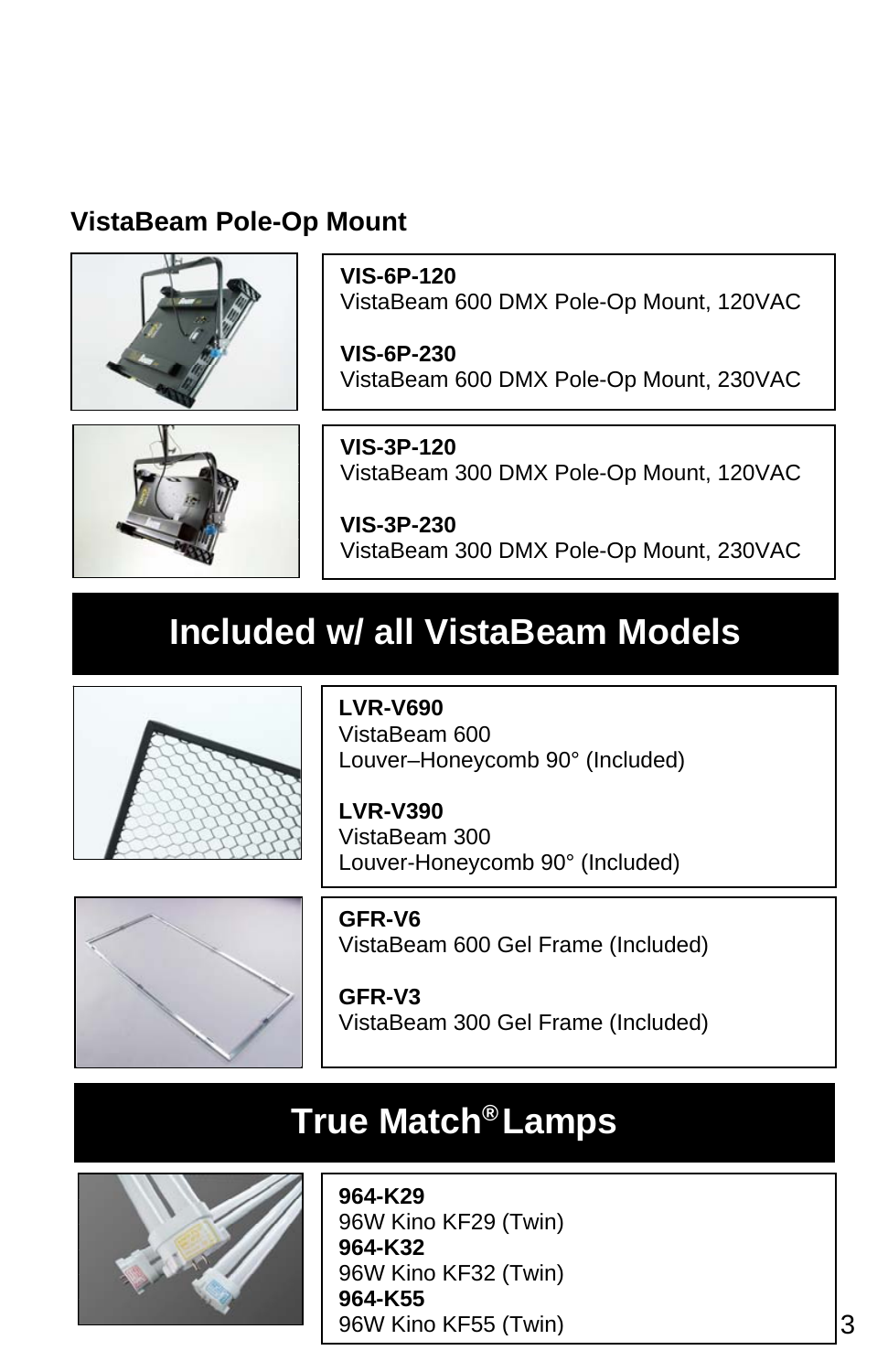## **VistaBeam 600 Center Mount Kits**





**KIT-V6C-120** VistaBeam 600 DMX Center Kit, 120VAC

**KIT-V6C-230** VistaBeam 600 DMX Center Kit, 230VAC

#### **Kit Contents:**

- 1 VistaBeam 600 DMX Center Mount
- 1 VistaBeam Louver 90°
- 1 Ship Case

#### **Dimensions**  41.5 x 15.5 x 44" (105.5 x 39.5 x 112cm)

**Weight** 140lb (63kg)

**KIT-V6C-120/2** VistaBeam 600 DMX Center Mount Kit, 120VAC (2-Unit)

**KIT-V6C-230/2** VistaBeam 600 DMX Center Mount Kit, 230VAC (2-Unit)

**Kit Contents:**  2 VistaBeam 600 DMX Center Mount 2 VistaBeam Louver 90° 1 Ship Case

**Dimensions**  41 x 27 x 44" (102.5 x 67.5 x 112cm)

**Weight** 205lb (93kg)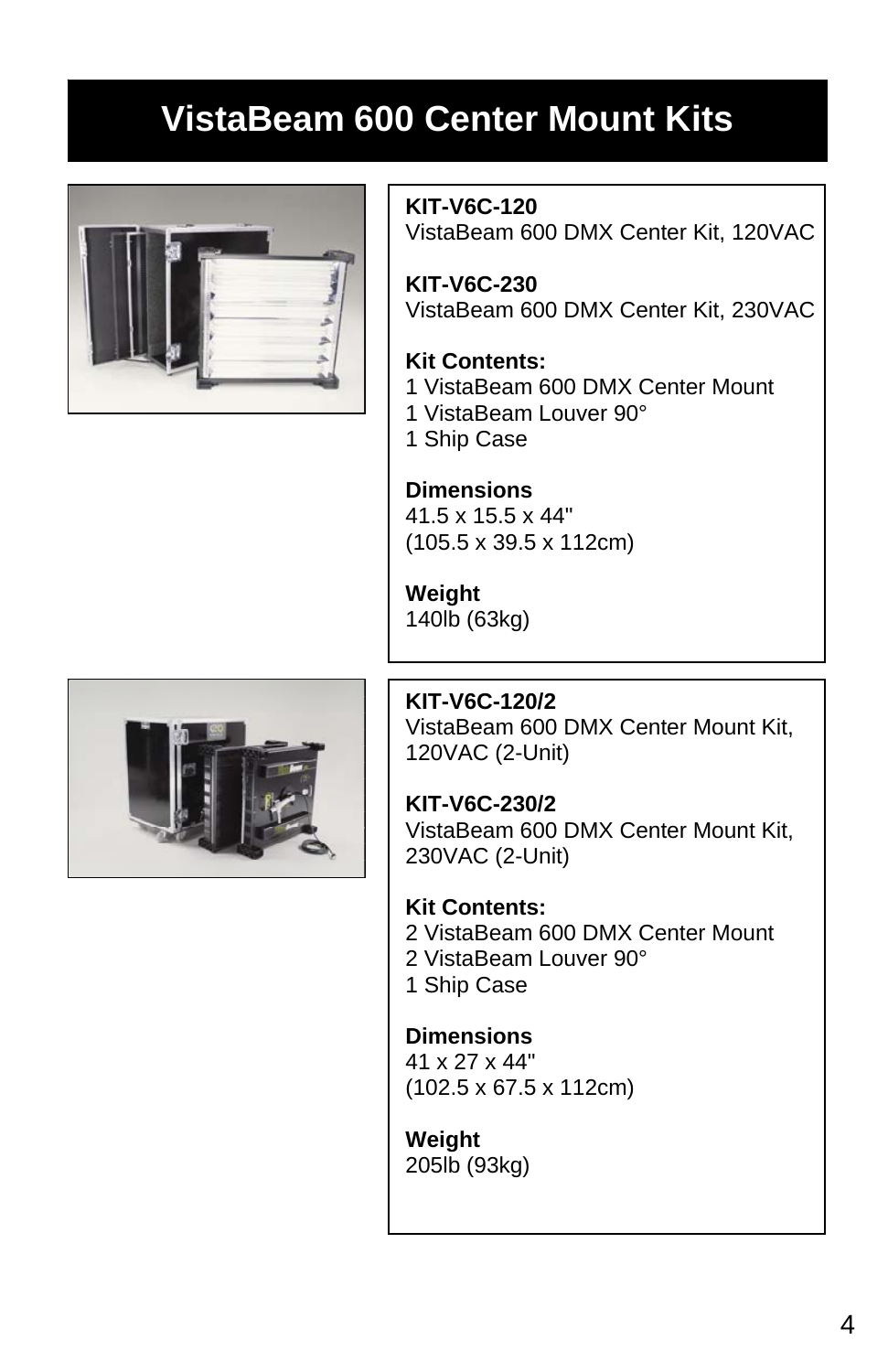### **VistaBeam 300 Center Mount Kits**



**KIT-V3C-120** VistaBeam 300 DMX Center Kit, 120VAC

**KIT-V3C-230** VistaBeam 300 DMX Center Kit, 230VAC

#### **Kit Contents:**

- 1 VistaBeam 300 DMX Center Mount
- 1 VistaBeam Louver 90°
- 1 Ship Case

#### **Dimensions**

42 x 14.5 x 25.5" (107 x 37 x 65cm)

#### **Weight**

82.3lb (37kg)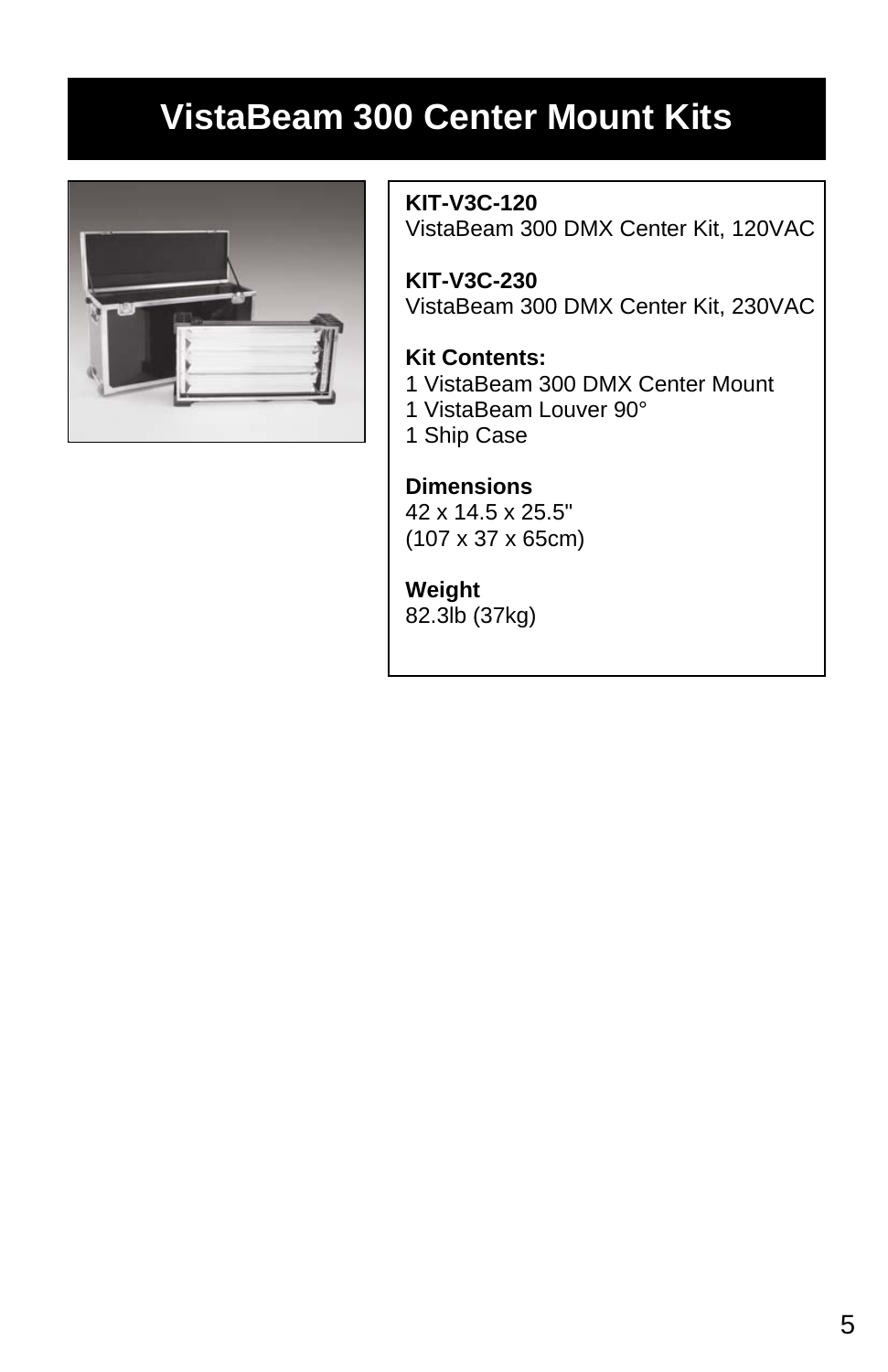### **Inserting Lamps**



 1) Open the two hinged reflector panels. 2 & 3) Insert the lamp base into the lamp connector. 4) Insert the lamp tip into the lamp clip. Close the reflector panels.`

### **Inserting Gel Frame**



Align the pins of the Gel Frame with the **inner** (closest to lamps) holes of the Accessory Holder. Pull back the pins and release into the holes to secure the gel frame.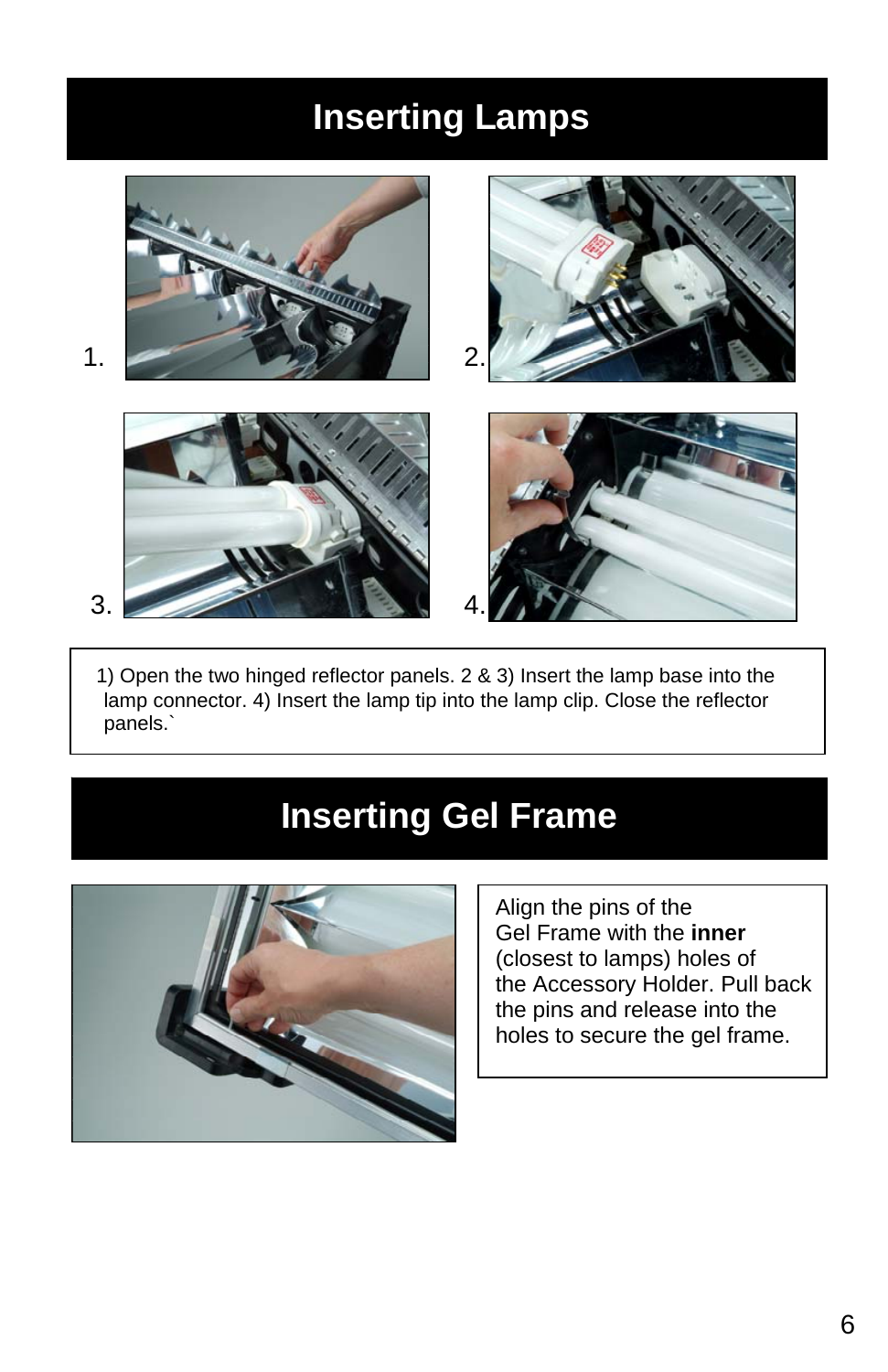## **Applying Gel to Frame**





**A)** The Gel Frame comes with Gel Clips. Cut the gel to size and use the Clips to fasten the gel to the Frame.

**B)** Another method is to apply transfer tape directly to the gel frame. The clips are not necessary when taping the gel.

### **Inserting Louver**



Align the pins of the louver with the **outer** (farthest from lamps) receptacle holes on the Accessory Holder. Pull back the pins and release into the hole to secure the louver.

### **Mount Option / Rope Hang**



The large holes on the Accessory Holder can be used as rigging points; for example, a 4 point rope hang.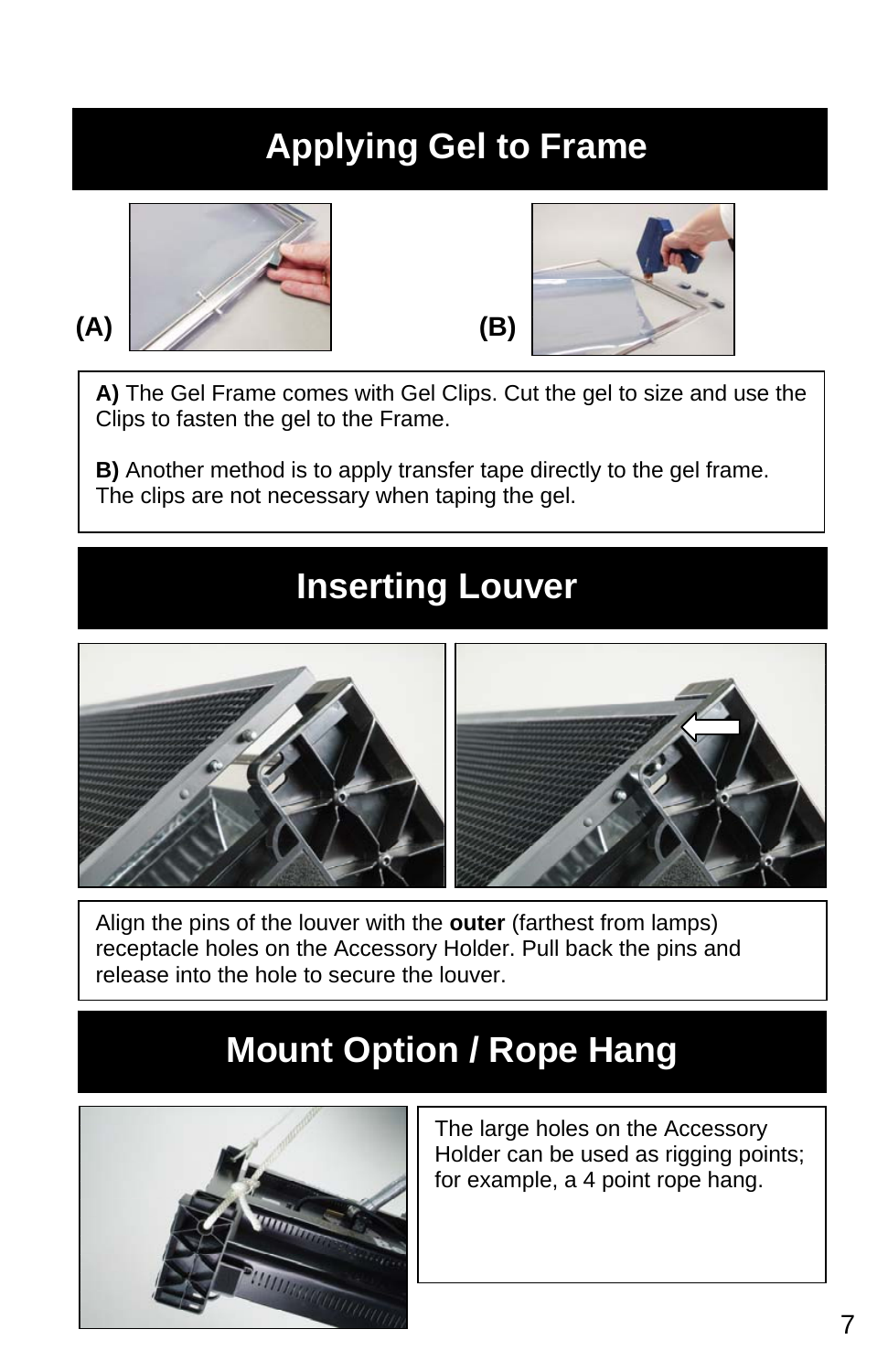### **VistaBeam Center Mount**



The **VistaBeam Center Mount** includes a Center Mount Assembly **(MTP-V63C)** and a Junior Stand Adapter **(MTP-V63JR)** which can be mounted onto a junior stand.





#### **Center Mount Rotation and Tilt Controls**

- **A)** The gold lock lever controls the rotation of the fixture.
- **B)** The black knob controls the tilt.

### **Center Mount Hanging Adapter**



The **VistaBeam Center Mount** can also hang from a junior pipe hanger using a Hanging Adapter **(MTP-V63H1)**, sold separately.



Remove the Junior Pin **(MTP-V63JR)** and attach the Hanging Adapter. It is held in place by a safety screw and a setscrew. A lock knob adjusts rotation of the arm.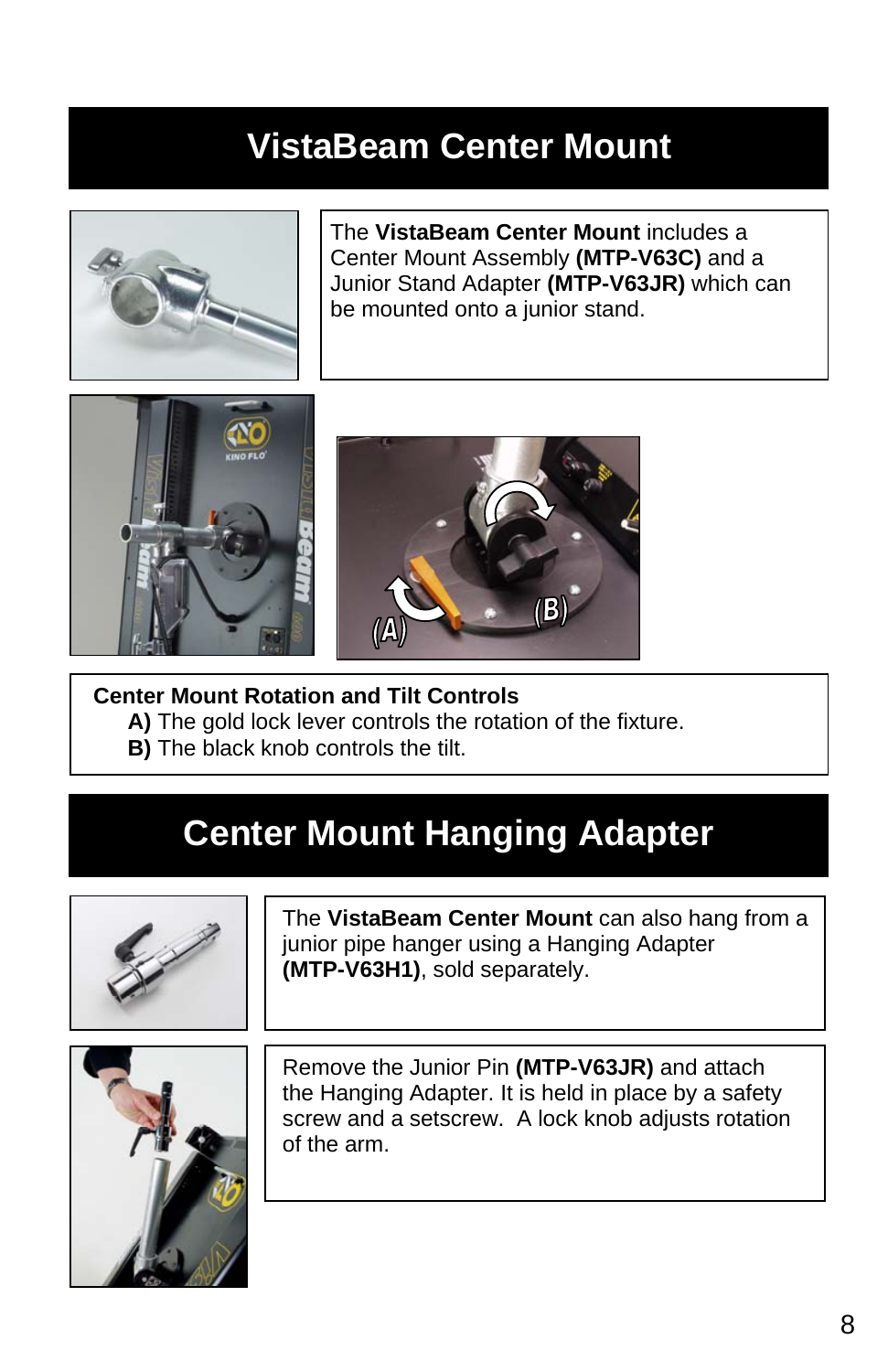### **Center Mount Speed-Rail Rigging**



The Mount fittings are U.S. industry standard "Speed Rail" 1 ¼" fittings. They accept a 1 5/8" outside diameter pipe.

These fittings enable custom frames to be constructed for special rigging applications such as multiple fixture hangs.

### **VistaBeam Yoke Mount**



The yoke has a ½" hole to accept industry standard hardware.

The **VistaBeam 600 and 300 Yoke Mount** fixtures can hang from a junior pipe hanger using a Yoke Junior Pin **(MTP-I80),** sold separately.



**MTP-I80** Yoke Junior Pin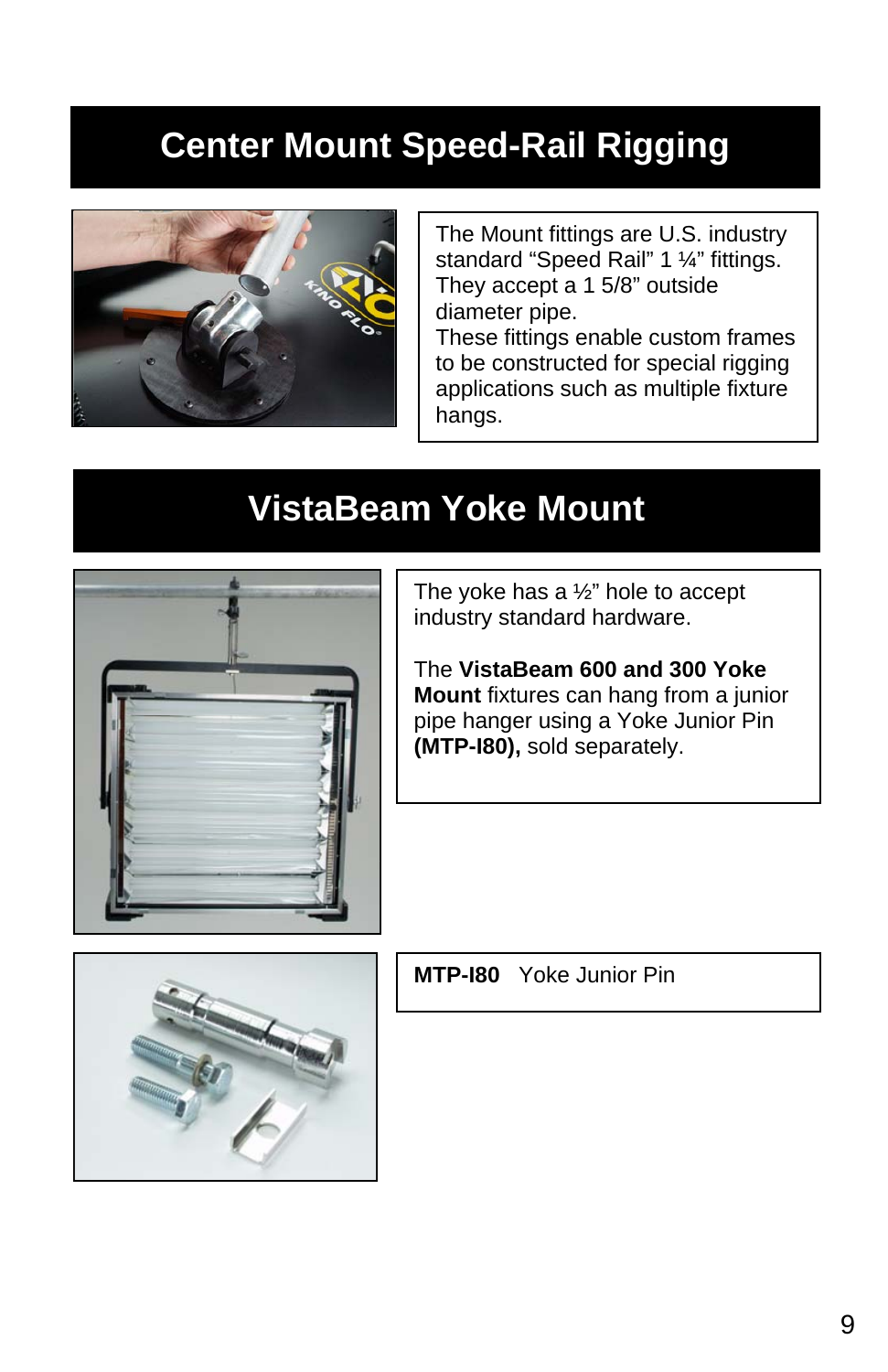### **VistaBeam Pole-Op Mount**



The **VistaBeam 600 and 300 Pole-Op Mount** fixtures include a yoke with an attached junior pin.

They can be hung from a grid with a junior pipe hanger.



Junior pin attached to Pole-Op Yoke

# **Operating Pole-Op**



The **Blue** cup alters the **Pan** (left or right).

The **White** cup alters the **Tilt** (up or down).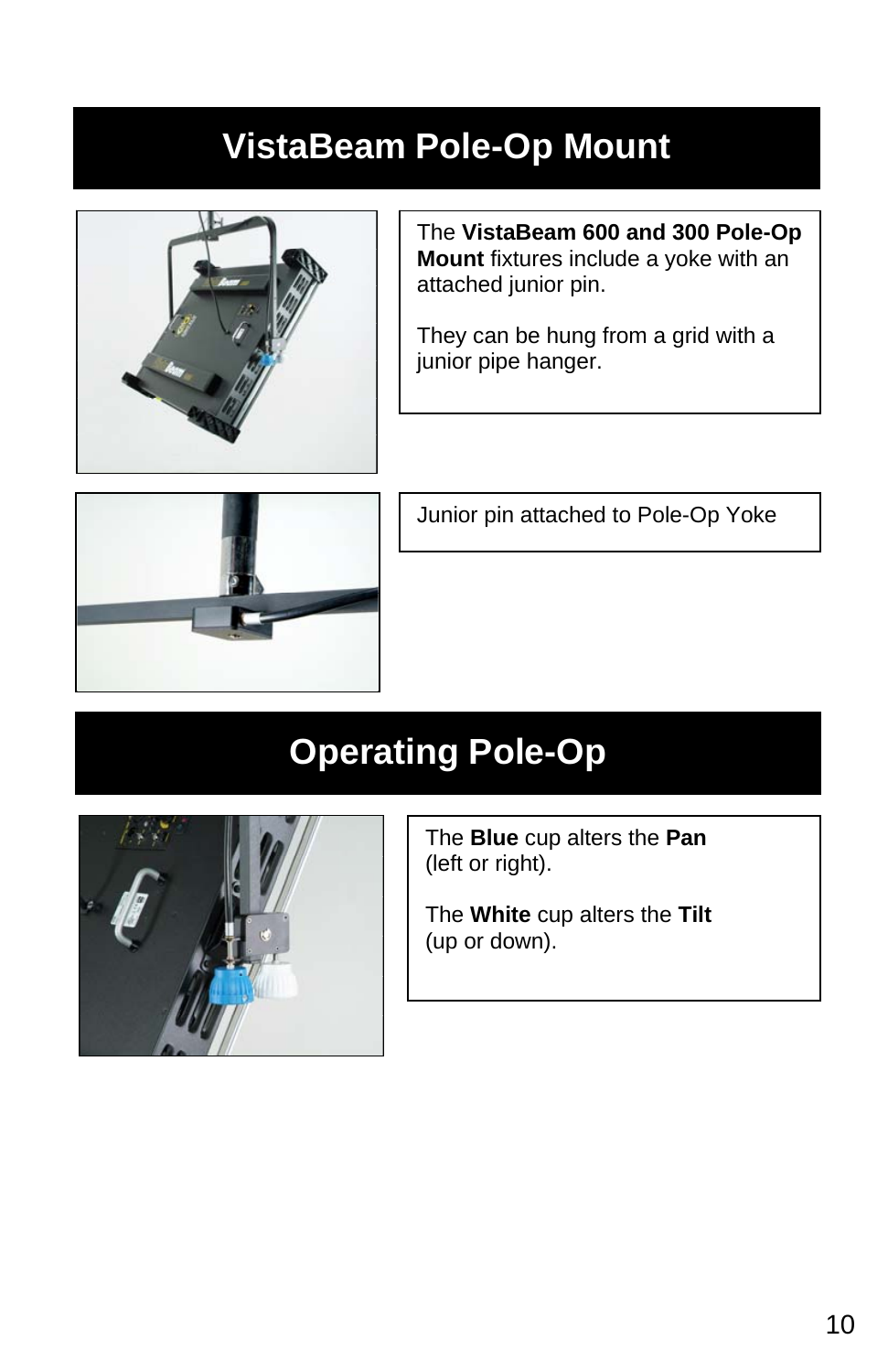### **VistaBeam DMX Control Panel**



- **A) DMX-In & DMX-Out:** DMX-IN receives DMX signals from Dimmer Board. DMX-OUT relays DMX signal through to other Fixtures or Instruments.
- **B) Individual Lamp / Fixture Switch:** Converts between INDIVIDUAL LAMP and FIXTURE methods of DMX control.
- **C) DMX Address**: Sets DMX Address of Fixture.
- **D) STD/HO Switch: STD** operates lamp in standard output mode. **HO** operates Lamps in High Output mode**.**
- **E) REMOTE Input Jack:** Input for **DIM-5** remote controller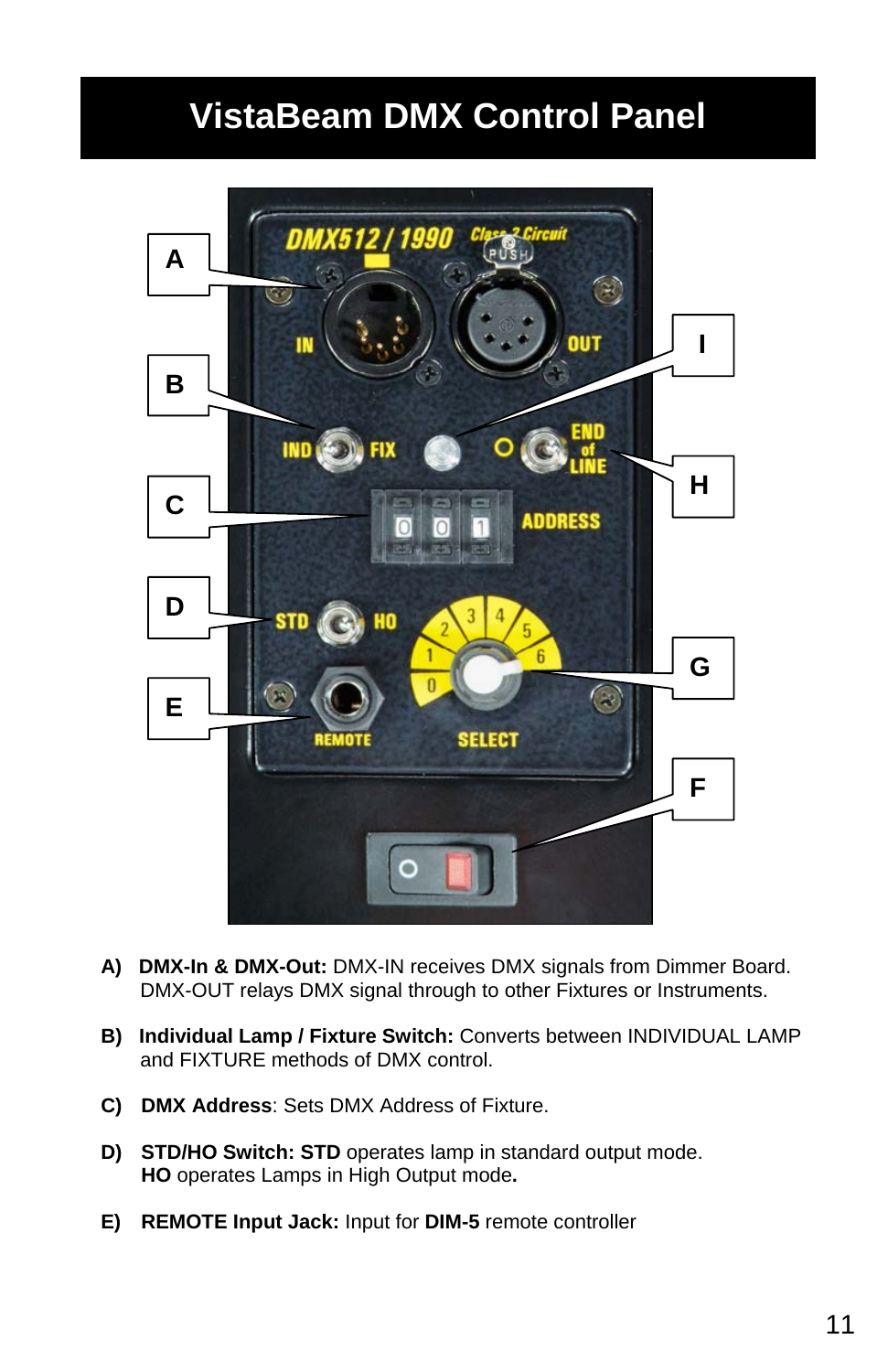- **F) Power Switch:** Has a built-in indicator light, which can detect if AC power is present in power cord. "O" = OFF position
- **G) Manual SELECT Dial:** Turns lamps on and off manually without connecting DMX Cable to Fixture.
- **H) END of LINE Switch:** Terminates DMX signal at the end of Fixture series.
- **I) DMX Indicator Light:** Lights up Amber when valid DMX signal is present.

#### **IMPORTANT!**

The dimmer board/light console should have its channel set to LINEAR light output response. (LINEAR response is the default setting on most dimmer boards.)

### **Power & Fuse Requirements**



#### **POWER**

Provide 120VAC or 230VAC depending on model. Do not dim the fixture through a dimming circuit. If powering the fixtures through a dimmer board, set the dimmer profile to non-dim.

#### **FUSE**

Provides circuit protection. *Note: If Fuse is "blown" or "open" replace with same type of fuse rating as marked.*

#### **Load Considerations:**

The Kino Flo ballasts used in the VistaBeam are not power factor corrected. They will draw double the current on the neutral from what is being drawn on the two hot legs. On large installations it may be necessary to double your neutral run so as not to exceed your cable capacity.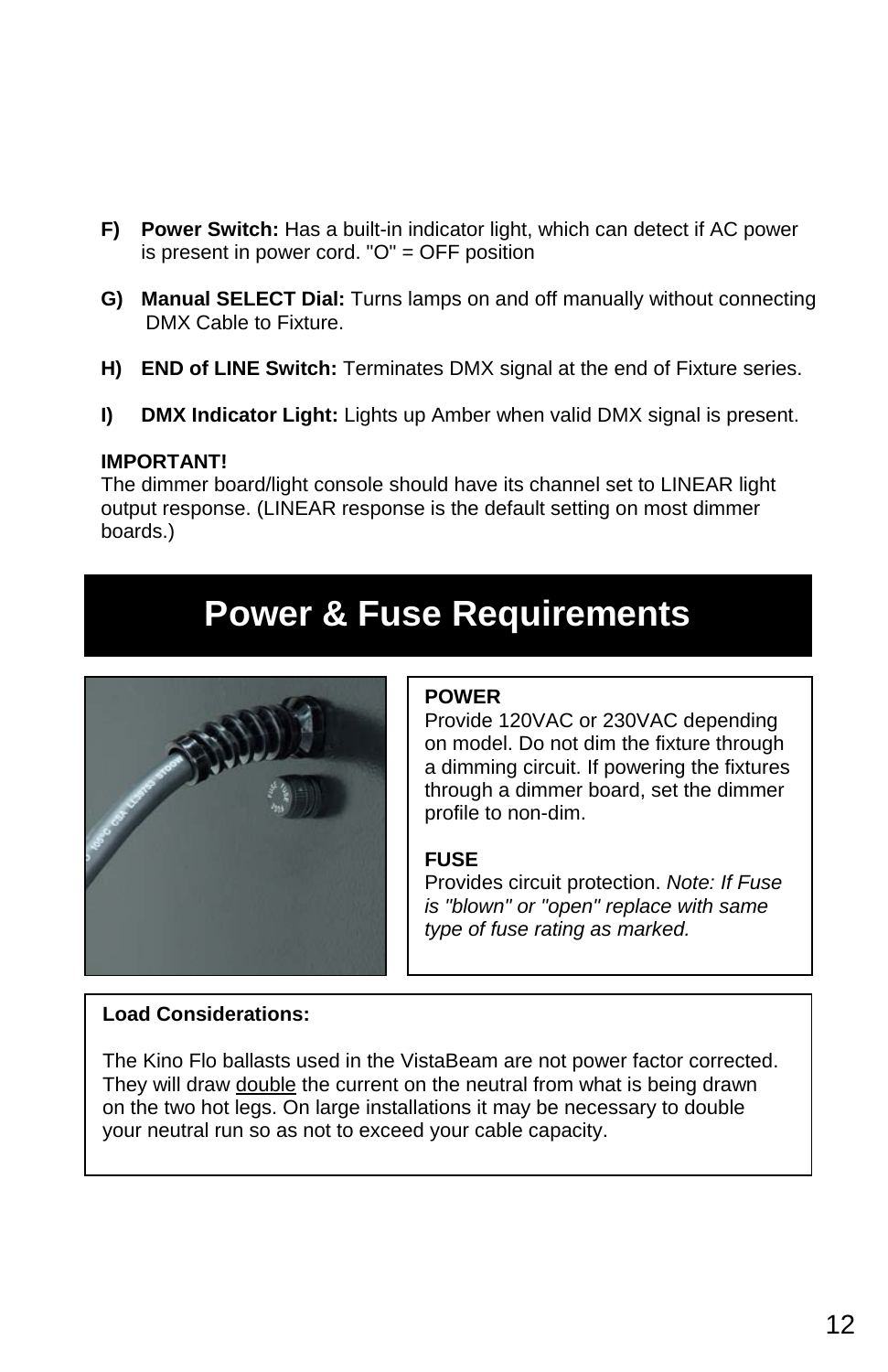# **Manual Operation**

The VistaBeam DMX fixture may be operated manually with the Manual Lamp Selector Dial. The Dial enables you to turn lamps on and off with an "inside-out" pattern (i.e., if all lamps are on, the outside tubes will turn off first).

**Note:** Manual lamp switching is disabled as soon as DMX cables are applied.

 **VistaBeam 600 Switching** 



**SELECT** 

# ▅  $\overline{}$ **THE PROPERTY AND LETT** <u>umminimumi summinimum</u> Æ

### **VistaBeam 300 Switching**





**SELECT** 



**REMOTE** 

**STD** operates lamps in Standard Output mode. **HO** operates lamps in High Output mode.

Lamps can be controlled manually through a hand held remote controller (**DIM-5**). For **Manual Remote Lamp Control** plug in the accessory **DIM-5.** Rotating the dimmer knob turns lamps on and off in sequence.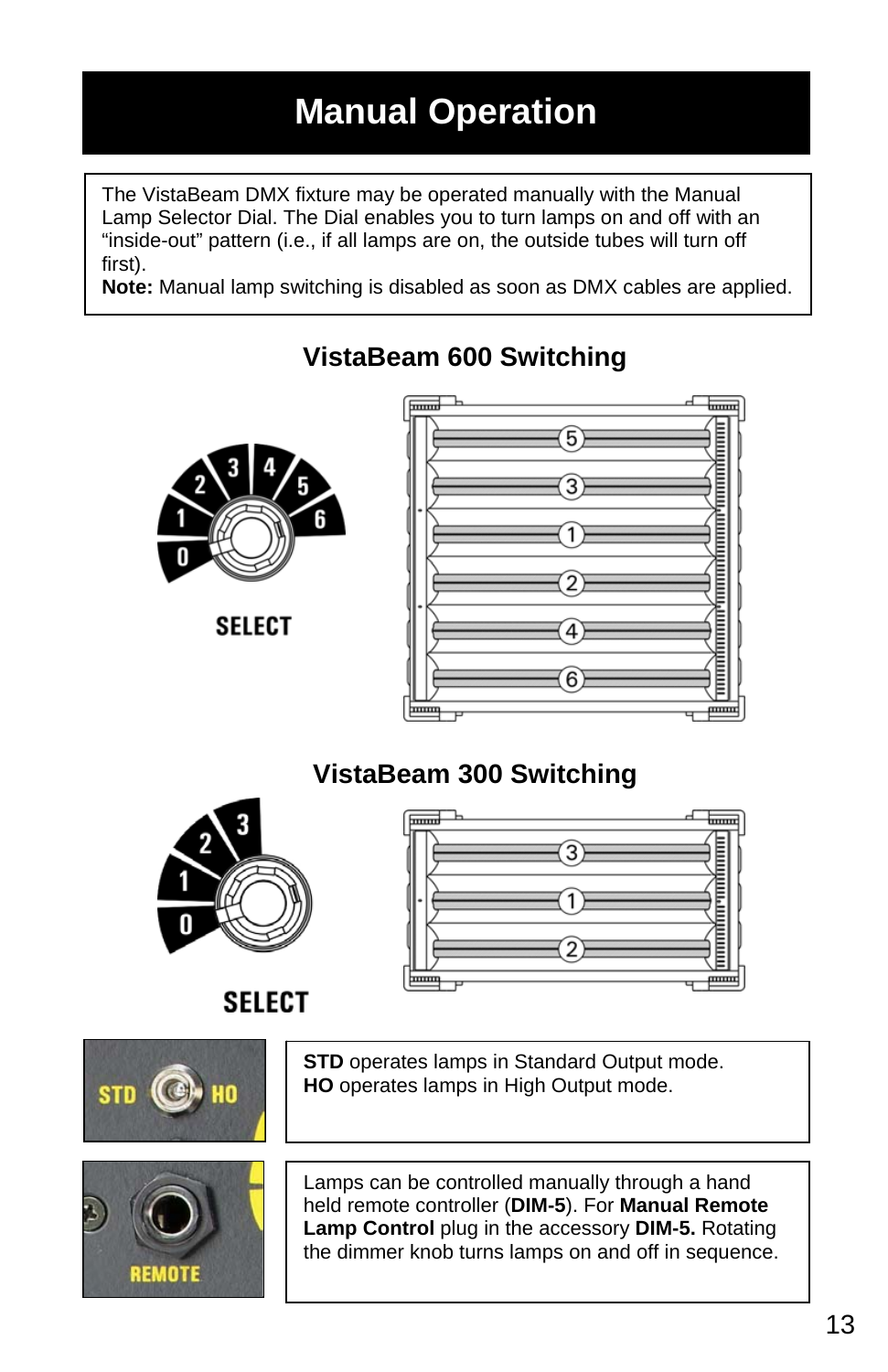# **DMX Operation**



#### **DMX Addressing**

Push the tabs above or below the number window to set the address. (Valid addresses range from 001 to 512.) The yellow light above the address block will illuminate if a DMX signal is present.

**Tip**: Power is not required to set DMX addresses. Therefore, DMX addresses can be set for each fixture prior to hanging.

After the DMX address is entered, the VistaBeam 600 Fixture automatically assigns 7 addresses to lamp positions 1–6 and address 7 controls the **STD/HO** setting.

**Note:** Manual lamp switching is disabled as soon as the DMX cables are applied. For Manual control with DMX cables plugged in, set address to "000". There is a 5 second delay when switching between DMX and Manual control.

**NOTE: If a Fixture or Ballast loses its DMX signal it will hold its last DMX command.** For this reason it is important to turn a Fixture or Ballast off using the DMX commands.

For example, if you try to turn off the lights by turning off the dimmer board the lights will remember their last DMX command and stay on. The Fixtures or Ballasts require a DMX "Off" or "Black-out" command in order to turn off.



The **END of LINE** switch must be set to open **( O )** on Fixtures within the DMX chain.

Set to closed (**END of LINE**) when the Fixture is the last DMX controlled device in the chain.

*Note: When the last Fixture's DMX Term is set to "I", it will absorb all energy in the DMX line, ensuring DMX signals are transmitted correctly. If a signal is not terminated, it is called a "Reflected Wave", and may create transmission errors by causing valid DMX signals to be canceled.*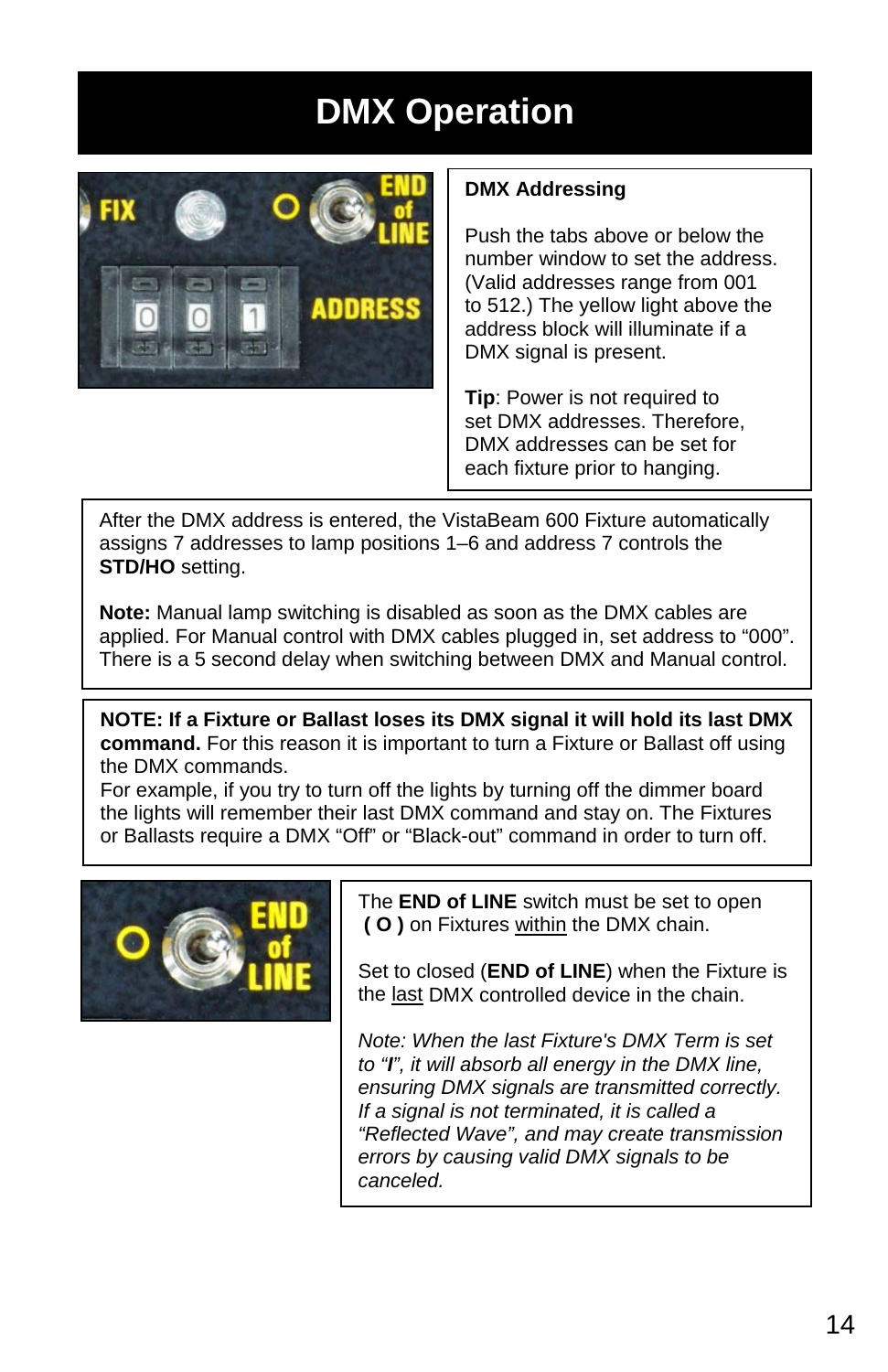

Any theatrical lighting board with DMX512 protocol can be used to individually turn **on/off** lamps in a Fixture.

VistaBeams can be jumpered using the IN and OUT ports. As many as 100 Fixtures can be jumpered on one chain as long as the DMX cable run remains under 1000 feet or 40 x 25ft DMX cables.

**Note:** When operating Fixtures at great distances from the dimmer board it is recommended to use Opto-Isolators to provide DMX signal amplification.



#### **DMX Cables**

Cable must comply with EIA-485 (RS485).

The Fixture uses five-pin XLR male and female connectors to receive DMX signals from the Dimmer Board and jumper the Fixtures in a series. DMX pin-out wiring follows the USITT DMX512 standard:

> **Pin 1: Shield Pin 2: Data - Pin 3: Data + Pin 4: Spare - Pin 5: Spare +**

*Note: Pin four and five in the Fixture are connected internally as Pin four to four and Pin five to five. Connecting Pin four and five as the pass-thru allows secondary data to be passed through for other equipment.*

### **Fixture Mode**



Setting the unit to "FIX" mode allows the user to re-create the "Inside-Out" pattern of the manual switch.

One of the best applications for the **Fixture** mode is when lighting Blue and Green Screens or large Cycloramas.

*For example:* One row of fixtures can be set to **Fixture** mode on a common address. When the fader on the dimmer board is brought up or down all the Fixtures on that address will have the same lamps turned on.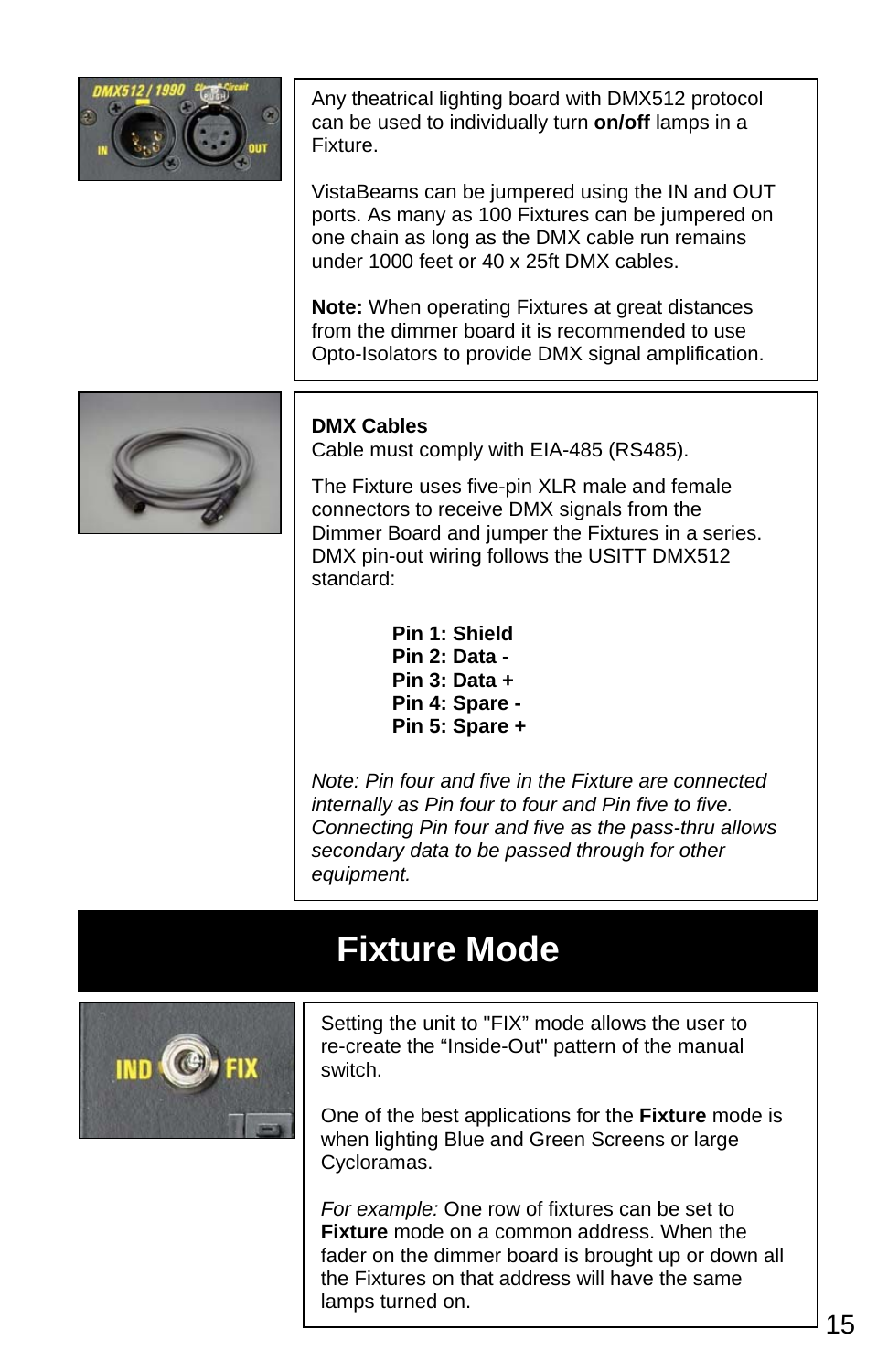**Addressing:** In **Fixture** mode selecting the base address automatically assigns the  $7<sup>th</sup>$  address (in VistaBeam 600) to control the **STD/HO** setting. For example, setting 001 as the first address automatically assigns address 007 as the control address for the **STD/HO** setting. Not assigning the  $7<sup>th</sup>$  address results in the fixture operating at the **HO** setting.

For the sake of simplification, it is advisable to select address sequences such as 10, 20, 30, 40 and so on. This also allows the operator to change from **Fixture** mode to **Individual Lamp** mode without readdressing the fixtures. Never assign the  $7<sup>th</sup>$  address to a new fixture. In the VistaBeam 300 every 4<sup>th</sup> address controls the **STD/HO** setting.

#### **Dimmer level - Lamp response**

Sliding the fader on the dimmer board from  $0 \sim 100$  controls the number of lamps that are on within a fixture.

Note: the lamps may respond  $\pm$  4 channel levels, depending on the dimmer board.

#### **VistaBeam 600 Lamp Sequence**



| DMX Address # 001 |                        |  |
|-------------------|------------------------|--|
| Lamp#             | <b>Dimmer</b><br>Level |  |
| Lamp 1            | 6                      |  |
| Lamp $1 - 2$      | 19                     |  |
| Lamp $1 - 3$      | 32                     |  |
| Lamp $1 - 4$      | 45                     |  |
| Lamp $1 - 5$      | 57                     |  |
| Lamp 1~6          | 95                     |  |
| DMX Address # 007 |                        |  |
| HΟ                | ი                      |  |
| STD               | 50                     |  |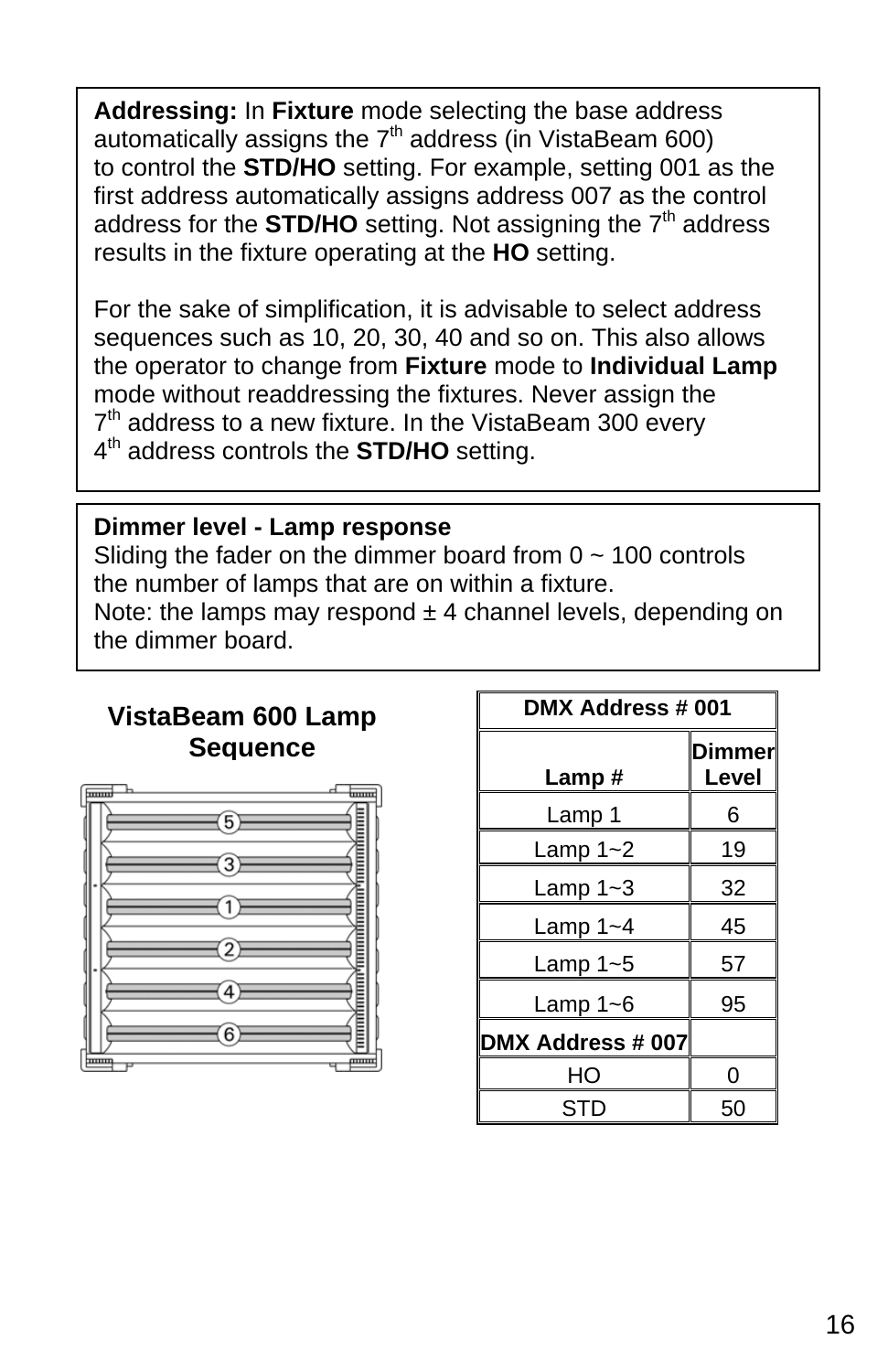### **VistaBeam 300 Lamp Sequence**



| DMX address # 001 |                        |  |
|-------------------|------------------------|--|
| Lamp#             | <b>Dimmer</b><br>Level |  |
| Lamp 1            | 6                      |  |
| Lamp $1 - 2$      | 50                     |  |
| Lamp $1 - 3$      | 95                     |  |
| DMX address # 004 |                        |  |
| HО                | 0                      |  |
| STD               | 50                     |  |



The VistaBeam 600's  $7<sup>th</sup>$  DMX address controls the **STD/HO** function. The VistaBeam 300's 4<sup>th</sup> DMX address controls the **STD/HO** function.

Programming the **STD/HO** address at full dimmer setting activates the **STD** setting. Not using this address or programming a dim setting under 50% will activate the **HO** setting.

### **Individual Lamp Mode**

Setting the unit to **Individual Lamp** mode allows each lamp position within the fixture **Sequence** to have its own address. Although this option will use up a lot of addresses, it may be preferable for certain situations. The **Individual Lamp** mode is useful in achieving light effects like flickering, chasing or creating light patterns.

After the DMX address is entered, the VistaBeam 600 automatically assigns 7 addresses to lamp positions 1-6 and the 7<sup>th</sup> address controls the **STD/HO** settings. For the sake of simplification, it is advisable to select address sequences in groups of 10 for VistaBeam 600 & VistaBeam 300 such as 10, 20, 30, 40 and so on.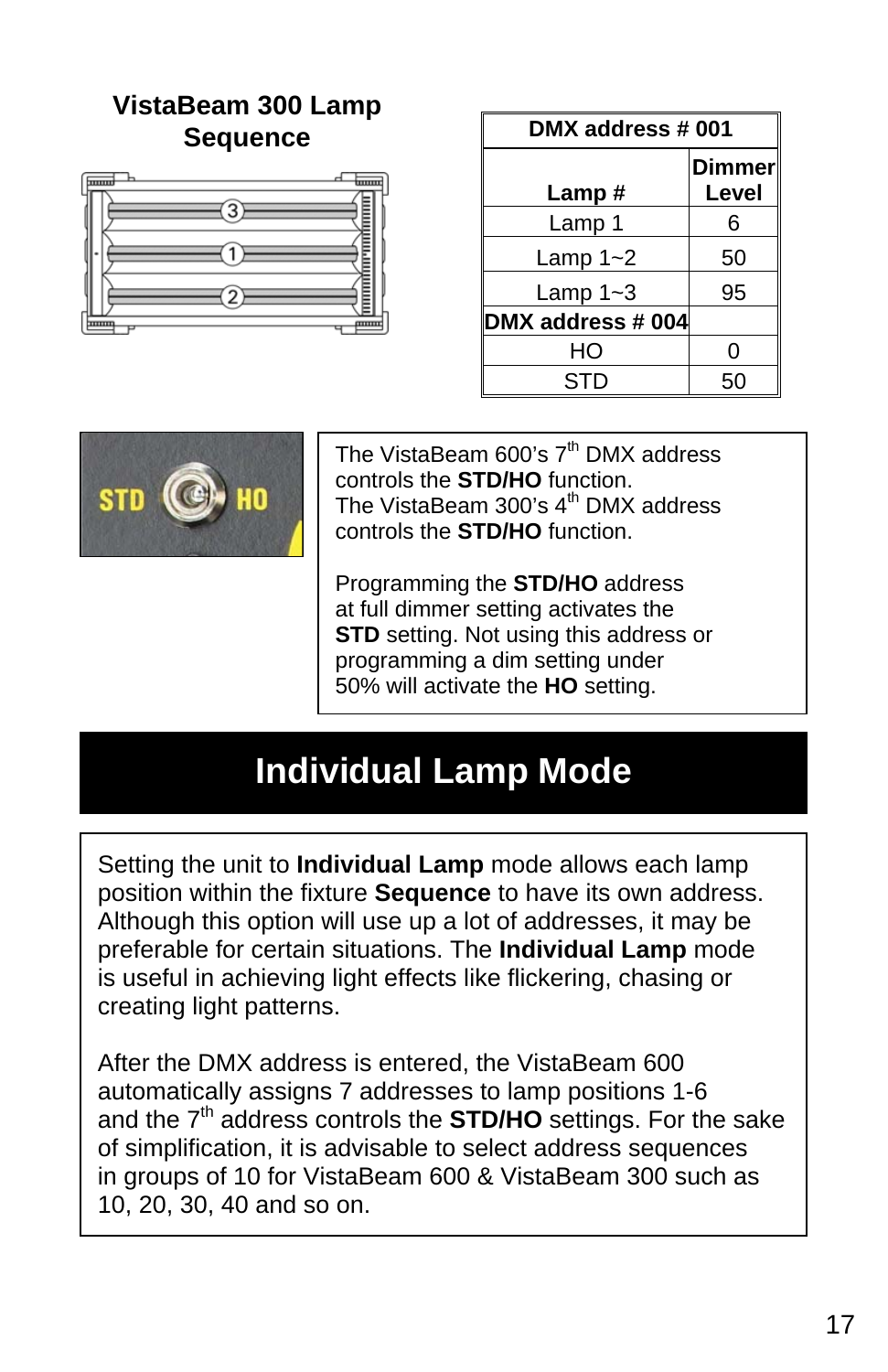For example, if the VistaBeam base address is set at 001, the configurations below will provide lamps individually addressable through DMX512.



| VistaBeam 600<br><b>Address Sequence</b> |                    |  |
|------------------------------------------|--------------------|--|
| DMX Address = 001                        |                    |  |
| Lamp #                                   | <b>DMX Address</b> |  |
| Lamp 1                                   | 1                  |  |
| Lamp 2                                   | 2                  |  |
| Lamp 3                                   | 3                  |  |
| Lamp 4                                   | 4                  |  |
| Lamp 5                                   | 5                  |  |
| Lamp 6                                   | 6                  |  |
| STD/HO                                   | 7                  |  |

#### **VistaBeam 300 Lamp Sequence**



| VistaBeam 300<br><b>Address Sequence</b> |                    |  |
|------------------------------------------|--------------------|--|
| <b>DMX Address = 001</b>                 |                    |  |
| Lamp#                                    | <b>DMX Address</b> |  |
| Lamp 1                                   |                    |  |
| Lamp 2                                   | 2                  |  |
| Lamp 3                                   | 3                  |  |
| STD/HO                                   | 4                  |  |
|                                          |                    |  |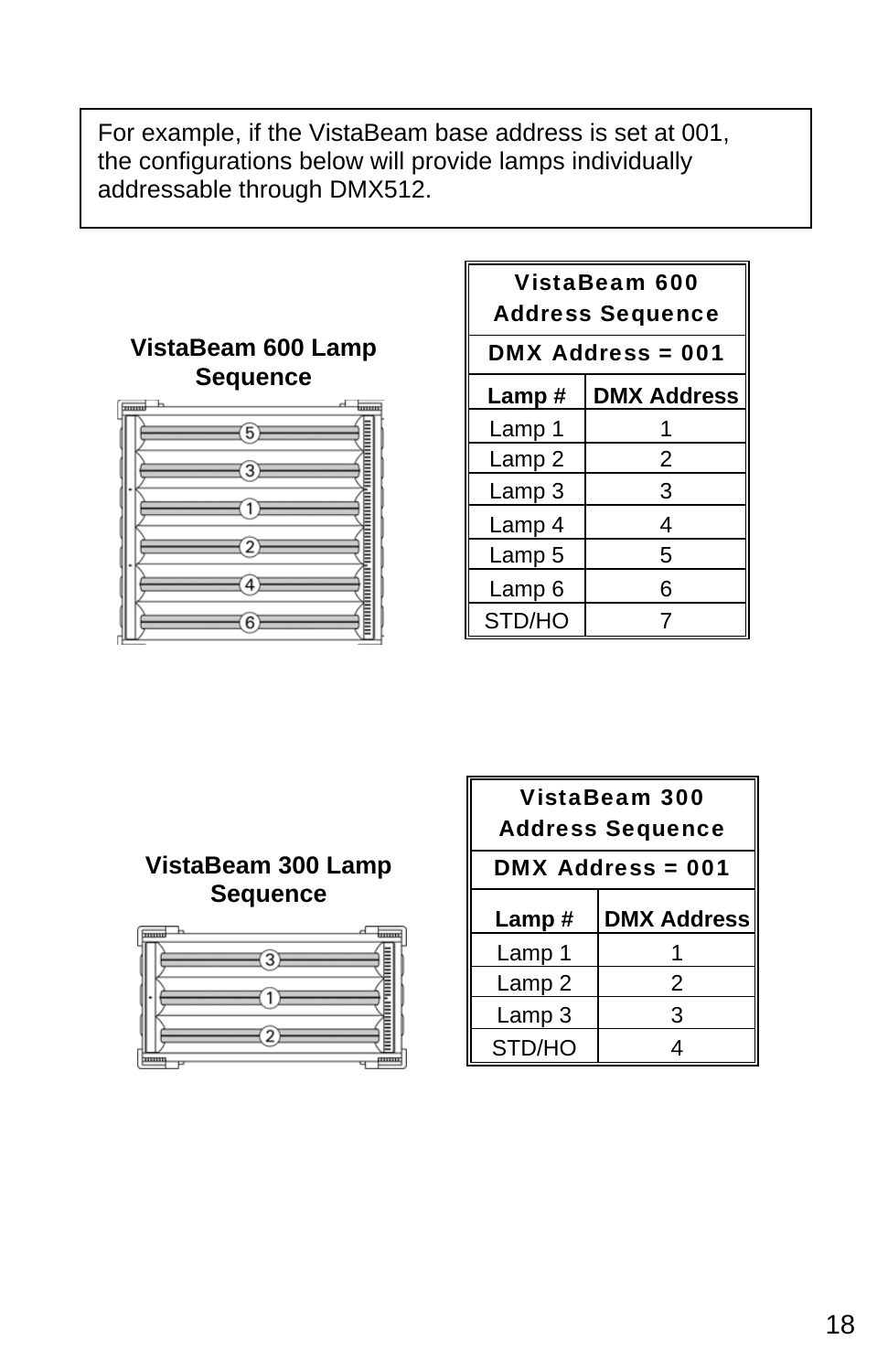# **Accessories & Parts**



**DIM-5** Remote Lamp Selector



**GFR-V6**  VistaBeam 600 Gel Frame

**GFR-V3**  VistaBeam 300 Gel Frame



| <b>LVR-V360</b><br><b>LVR-V390</b> | LVR-V345 VistaBeam 300 Louver 45°<br>VistaBeam 300 Louver 60°<br>VistaBeam 300 Louver 90°                 |
|------------------------------------|-----------------------------------------------------------------------------------------------------------|
| <b>LVR-V660</b><br><b>LVR-V690</b> | <b>LVR-V645</b> VistaBeam 600 Louver $45^{\circ}$<br>VistaBeam 600 Louver 60°<br>VistaBeam 600 Louver 90° |



**MTP-V63C** VistaBeam 63 Center Mount Assembly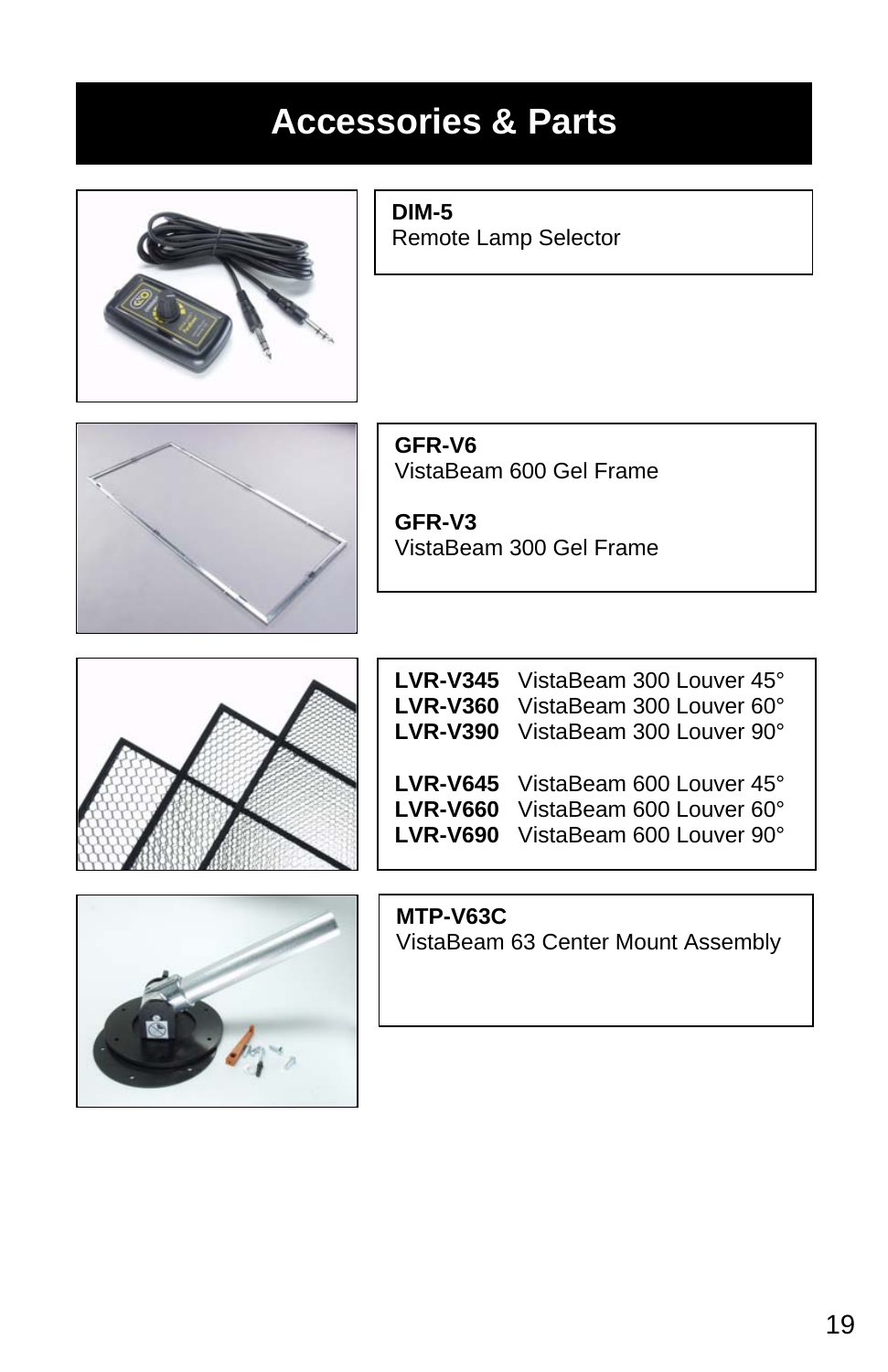**MTP-V63H1** VistaBeam 63 Center Hanging Adapter (28mm)



**MTP-V63JR** VistaBeam 63 Center Junior Adapter (28mm)



**MTP-I80**  Yoke Junior Pin (28mm)



**XLR-515** DMX Cable 5 Pin XLR, 15ft

**XLR-525**  DMX Cable 5 Pin XLR, 25ft

# **True Match<sup>®</sup> Lamps**



**964-K29** 96W Kino KF29 (Twin) **964-K32** 96W Kino KF32 (Twin) **964-K55** 96W Kino KF55 (Twin)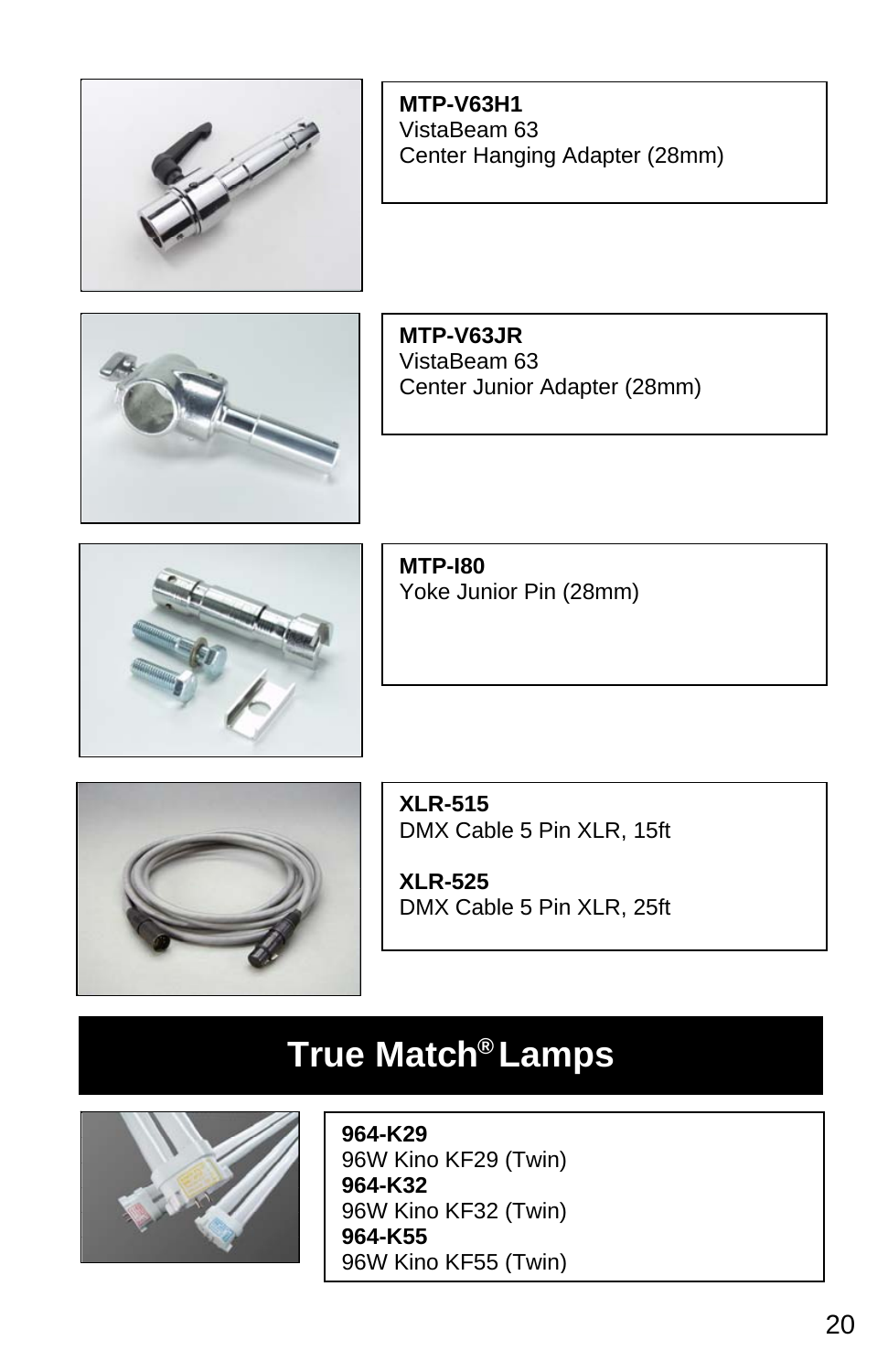# **Cases**







 **KAS-V61 KAS-V62 KAS-V31** 

| Part<br><b>Number</b> | <b>Description</b>                | <b>Dimensions</b>                          | Weight<br>(Empty)   | <b>Holds</b>      |
|-----------------------|-----------------------------------|--------------------------------------------|---------------------|-------------------|
| <b>KAS-V61</b>        | VistaBeam 600 Center              | $41.5 \times 15.5 \times 44"$              | 94 lb               | VistaBeam 600 (1) |
|                       | Ship Case                         | $(105.5 \times 39.5 \times 112$ cm)        | (42.3 kg)           | Louver (2)        |
| <b>KAS-V62</b>        | VistaBeam 600 Center              | 41 x 27 x 44"                              | 122 lb              | VistaBeam 600 (2) |
|                       | Ship Case (2)                     | $(102.5 \times 67.5 \times 112 \text{cm})$ | (55 kg)             | Louver (4)        |
| <b>KAS-V31</b>        | VistaBeam 300 Center              | 42 x 14.5 x 25.5"                          | 55 <sub>th</sub>    | VistaBeam 300 (1) |
|                       | Ship Case                         | $(107 \times 37 \times 65 \text{cm})$      | $(24.8 \text{ kg})$ | Louver (2)        |
| KAS-VL8               | VistaBeam 8-Lamp                  | $38 \times 14 \times 7$ "                  | 13.4 <sub>lb</sub>  | VistaBeam Lamps   |
|                       | Ship Case                         | $(96.5 \times 35.6 \times 17.8 \text{cm})$ | $(6 \text{ kg})$    | (8)               |
|                       | <b>KAS-VL8-C</b> VistaBeam 8-Lamp | $37 \times 7.5 \times 14$ "                | 13 <sub>lb</sub>    | VistaBeam Lamps   |
|                       | <b>Travel Case</b>                | (94 x 19.1 x 35.6cm)                       | (5.9kg)             | (8)               |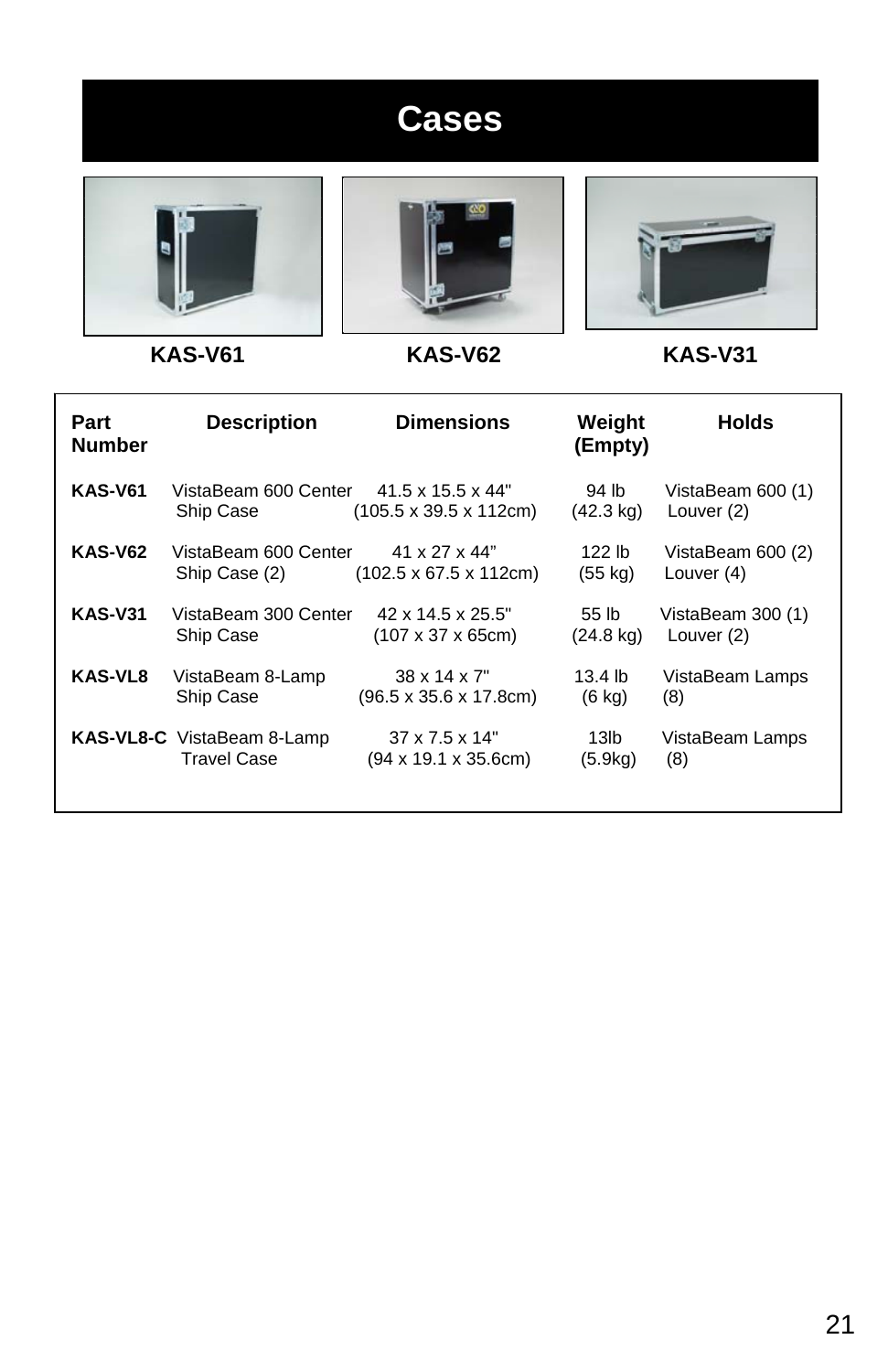### **Fixture Specifications**



**VistaBeam 600 Center Mount** 

**Model: VIS-6C VistaBeam 600 DMX Center Mount** 

**Power Requirements:** 120VAC or 230VAC  **Amperage:** 9.1 amps at 120VAC 4.6 amps at 230VAC  **Weight w/ lamps:** 46.6lb / 21kg  **Dimensions:** 37.5 x 36 x 8.5" (95.5 x 91.5 x 21.5cm) **Remote Lamp Select:** Phono jack input for Remote Control  **Switching:** 1-6  **Lamp type:** 96W CFL



**VistaBeam 300 Center Mount** 

#### **Model: VIS-3C VistaBeam 300 DMX Center Mount**

**Power Requirements:** 120VAC or 230VAC  **Amperage:** 4.8 amps at 120VAC 2.4 amps at 230VAC  **Weight w/ lamps:** 28.6lb / 12.9kg  **Dimensions:** 37.5 x 20 x 8.5" (95.5 x 51 x 21.5cm) **Remote Lamp Select:** Phono jack input for Remote Control  **Switching:** 1-3  **Lamp type:** 96W CFL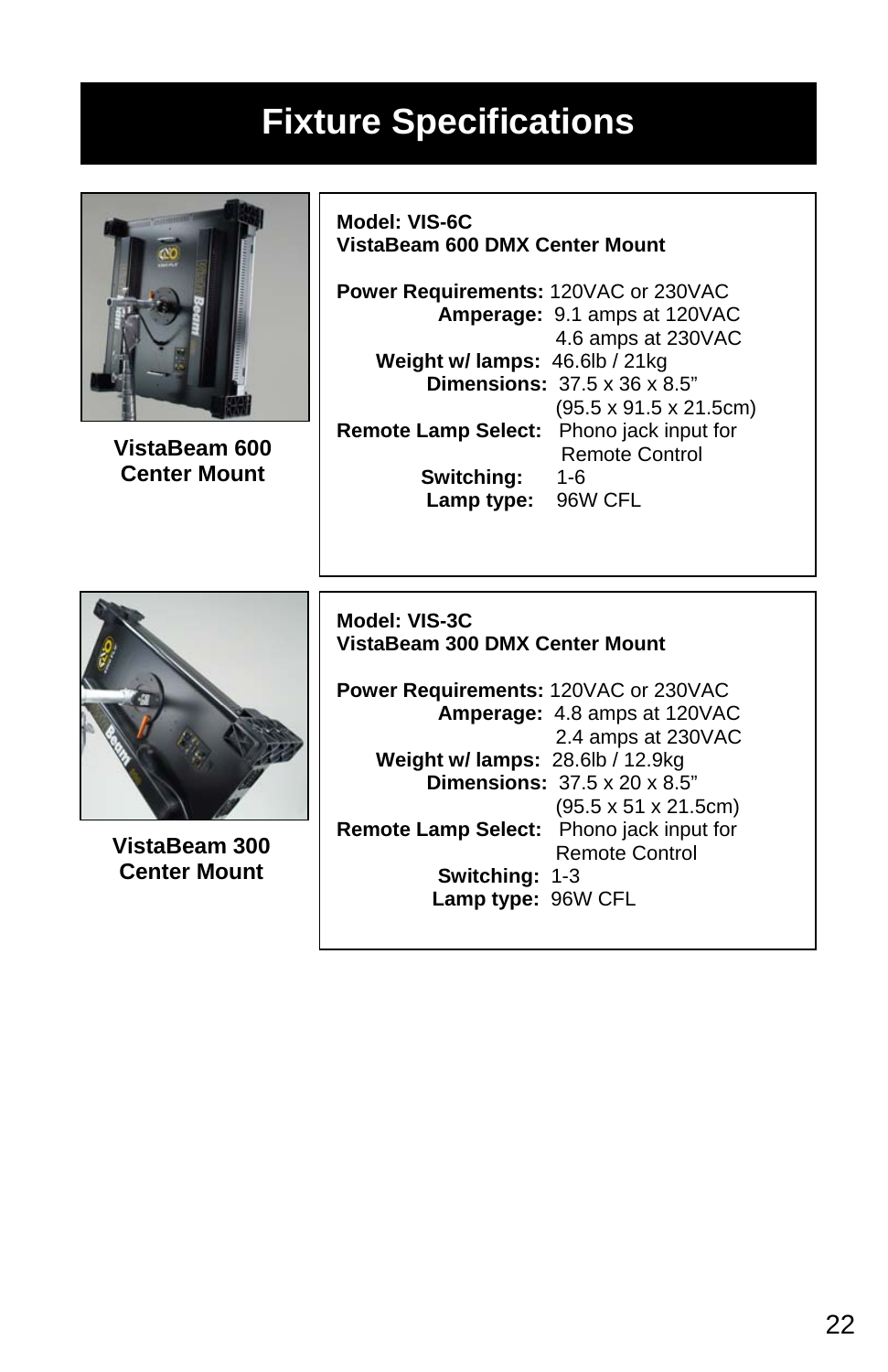

23